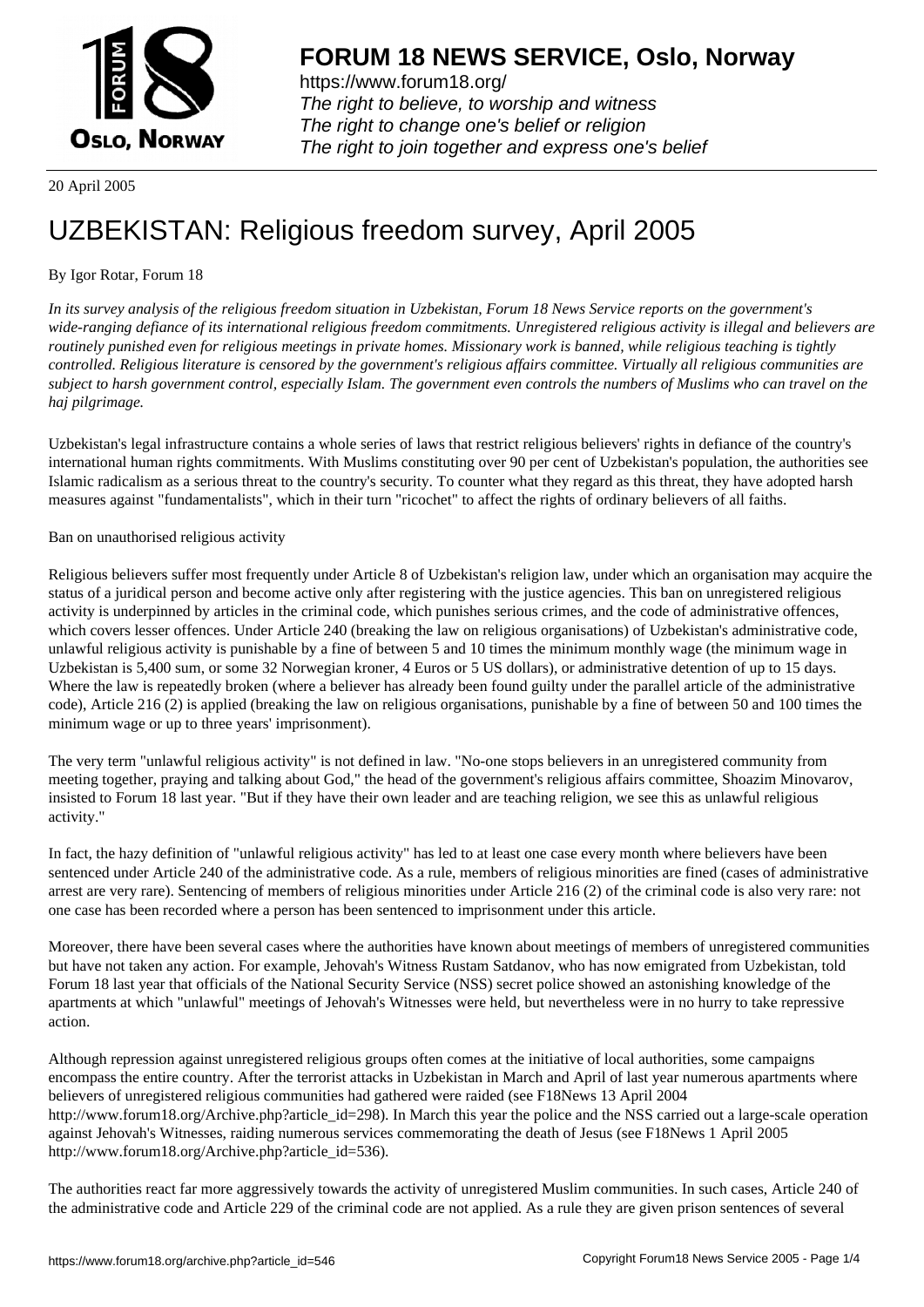criminal society) and Article 156 (stirring up national, racial and religious hatred) of the criminal code. Article 156 (stirring up national, racial code. The criminal code. The criminal code. Article 156 (stirring up nat

It is also not uncommon for "unlawful" Muslims to have weapons or drugs planted on them. However, there are exceptions to this attitude to Muslims. For example, in Kokand (in the Uzbek section of the Fergana [Farghona] valley) there is an unregistered kanaka (Sufi monastery), where the leader of the Sufi Nakshbandi tarikat in Uzbekistan, Sheikh Ibrahim, teaches his murids (Sufi pupils). "We don't have any problems with the authorities," Sheikh Ibrahim told Forum 18 last November. "We are poets and mystics and are quite uninterested in political issues. Anyone who is interested in politics is not a Sufi follower. The state understands that we don't represent any danger to it, and doesn't touch us."

Forum 18 has established that the authorities generally do not prevent Sufi believers from meeting in private apartments to perform the zikr (a ritual dance). "After the terrorist attacks in March and April, many Sufi believers were called in to the NSS offices and asked about our meetings. But we were left in peace once they understood that we are removed from politics," Sabir Tokhirov, a surgeon and a Sufi follower, told Forum 18 on 28 March in the southern town of Karshi [Qarshi]. One explanation for the authorities' tolerant attitude towards Sufism is that this movement, in which regional customs are quite closely intertwined, is a reasonably effective alternative to fundamentalism – the main "enemy" of the authorities.

Religious believers do not voluntarily become "law-breakers". It is virtually impossible to register new religious communities. As Forum 18 can testify, mosques throughout the country have been closed since the current law on religion came into force. Moreover, the authorities' policy varies in different regions. In the Fergana valley, where the population is most actively religious, Forum 18 saw mosques being used as warehouses, and in Kashkadarya region there are mosques which the authorities allow to open only for the Id al-adha (Kurban-bairam) and Id al-Fitr (Uraza-bairam) festivals. It is also virtually impossible for religious minorities to register a new place of worship: during the whole of 2004 only one religious minority community was registered – a Jewish community in Fergana (see F18News 16 February 2005 http://www.forum18.org/Archive.php?article\_id=512).

In a continuing anti-Protestant Christian campaign in the Karakalpakstan [Qoraqalpoghiston] autonomous republic in north-western Uzbekistan, it is almost impossible for Christian churches to gain official registration and therefore to meet legally for worship. As part of this campaign, Protestant university students have also been expelled from their university (see F18News 13 December 2004 http://www.forum18.org/Archive.php?article\_id=476).

## Ban on private religious instruction

Article 10 of the religion law bans the teaching of religion in a private capacity. According to this article of the law, "religious educational establishments acquire the right to operate after registering with the ministry of justice of the Republic of Uzbekistan and receiving the appropriate licence  $\hat{\alpha} \in \mathbb{R}$  persons teaching religious subjects at religious educational establishments must have a religious education and carry out their work with the permission of the appropriate agency of the central administration".

Violations of this provision are punished. According to Article 241 of the administrative code, "the teaching of religious beliefs without specialist religious training and without permission from a religious organisation's central agency of administration, and the teaching of religious beliefs in a private capacity, will be subject to a fine of between 5 and 10 times the minimum wage or up to 15 days' imprisonment". Article 229 (2) of the criminal code prescribes up to three years' imprisonment where the law is repeatedly broken.

Currently, ten medressehs operate in Uzbekistan. Generally a medresseh will offer courses on Islam. However, the imam of a normal mosque has no right to set up courses on Islam, even if he has a teaching licence. "Courses on Islam are forbidden in the mosques, but an imam may gather believers after Friday prayers and answer their questions if he has a licence to teach," former imam-hatyb Rustam Klichev told Forum 18 on 29 March in Karshi. "There is also no prohibition on a believer coming to the mosque and asking an imam about issues that interest him." However, Klichev found it hard to explain how this form of instruction differed from formal courses. "There can't be a clear plan or study timetable. Then you can say that the imam is simply talking to believers."

Members of religious minorities have slightly better opportunities to acquire a religious education than Muslims. Orthodox, Baptists, Pentecostals, Lutherans, Jehovah's Witnesses, Jews and Hare Krishna followers told Forum 18 that the authorities do not prevent them from setting up courses in religious subjects at registered places of worship, even if there is no registered educational establishment attached to them.

The authorities admit that they are "liberal" on this issue. "Under the law, it is only possible to teach religious subjects at a religious establishment that is registered with the justice ministry," Begzot Kadyrov, chief specialist at the government's religious affairs committee, told Forum 18 last year in Tashkent, "but there are religious clubs attached to places of worship belonging to religious minorities, and we turn a blind eye to them. For example, the Baptists even have an unregistered seminary, but we don't stop them from functioning."

However, religious instruction of this kind is only possible in towns where religious minorities have registered communities. If representatives of religious minorities start teaching in towns where their community is not registered, they are prosecuted under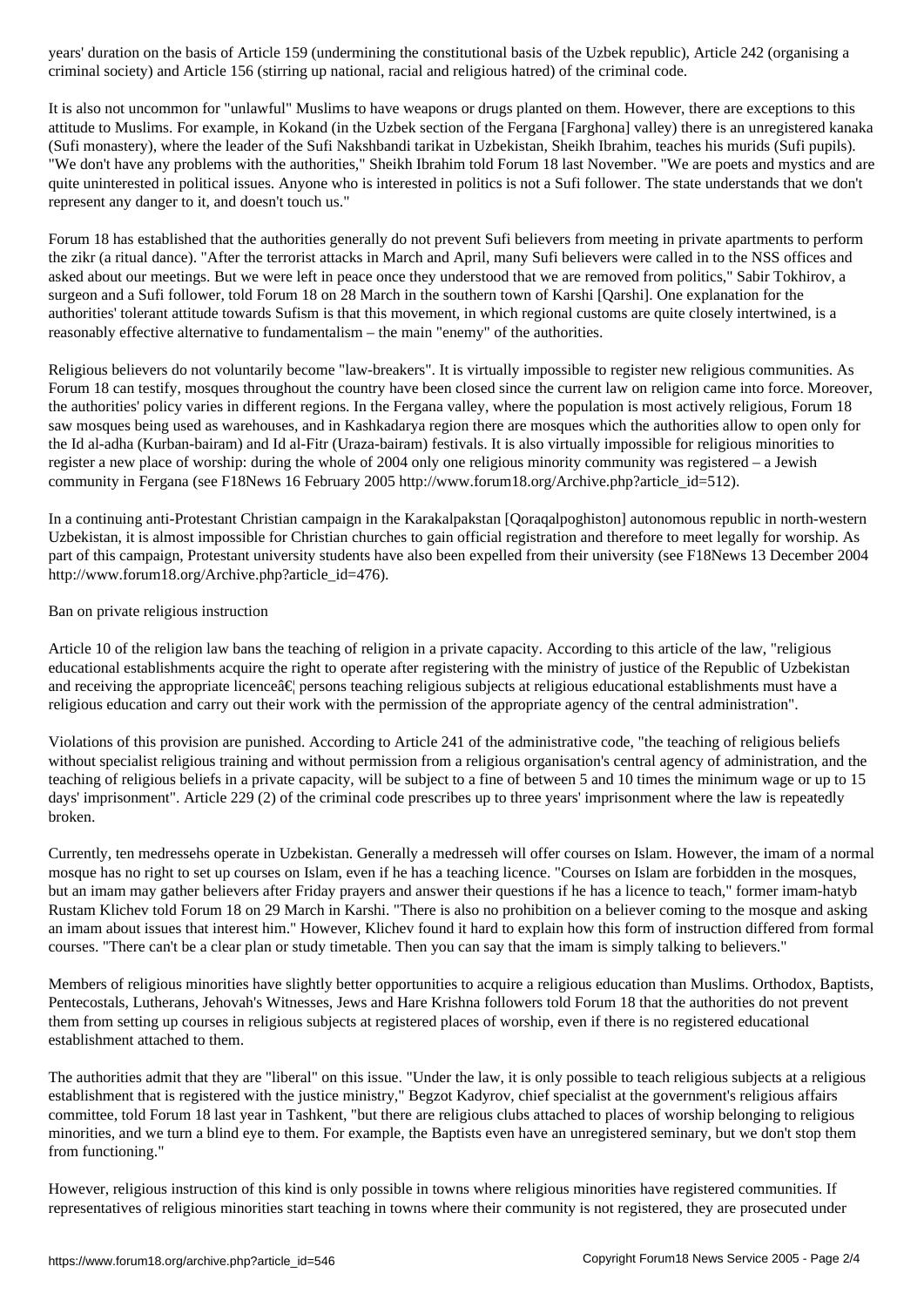$\zeta$  , though very rarely under article 229 (breaking the prescribed manner of religious instruction) of the criminal code. Late 2004 saw an unusual surge of criminal prosecutions of religious minorities – Pentecostal Christians including one punished with a massive fine, and a Jehovah's Witness – and threats of criminal charges against a Baptist pastor (see F18News 17 November 2004 http://www.forum18.org/Archive.php?article\_id=455).

Yet Muslims who teach Islam illegally, and even their pupils, are almost never prosecuted under the above articles. Such Muslims are generally sentenced to lengthy prison terms under Article 242 (organising a criminal society) and Article 244-2 (establishing, leading and participation in extremist religious organisations) of the criminal code. In such cases it is very hard to understand precisely for what reason the Muslims are being prosecuted. The authorities see any informal group of Muslims as a potential terrorist organisation and sentence its members to lengthy prison terms. It is clear that the majority of Muslims arrested after the terrorist attacks in March and April 2004 were "guilty" only of meeting to read the Koran and talk about God. Karshi-based human rights activist Tulkin Karayev told Forum 18 that the authorities often adopt preventative measures. The police pressure devout Muslims to sign statements declaring that if they join "extremist Islamic groups" or participate in illegal clubs they will face criminal prosecution.

#### Ban on proselytising and missionary activity

Article 5 of the religion law states: "Actions aimed at turning believers from one faith to another (proselytism) are forbidden, as is any other form of missionary activity." Sentences for proselytism are contained in the criminal and administrative codes (Articles 216-2 and Article 240). A first offence is punishable by a fine or up to 15 days' imprisonment. Subsequent infringements will be subject to criminal law, in the shape of a fine of between 50 and 100 times the minimum wage or up to three years' imprisonment.

However, generally the authorities restrict themselves to sentencing Jehovah's Witnesses – who are active in promoting their faith despite the restrictions - under the administrative code and as a rule hand down a fine. In 2004, there was one recorded case where a Jehovah's Witness accused of missionary activity faced criminal prosecution: Dilshod Akhmedov was sentenced to 15 days' imprisonment in Tashkent in May 2004 under Article 240 of the administrative code for preaching in public places. After serving his sentence, Akhmedov continued his preaching work. In October, the Yaksarai district police department brought a criminal case against him under Article 216 (2) of the criminal code. However, the case was dropped because of "insufficient evidence" (see F18News 20 October 2004 http://www.forum18.org/Archive.php?article\_id=435).

In some cases, the authorities have failed to respond to complaints about kangaroo courts against individuals of Muslim background who have converted to another faith. A Protestant who preferred not to be named told Forum 18 in Tashkent on 3 April that a local resident Khaldibek Primbetov who had become a Christian had been beaten several times by his fellow-villagers in Yanboshkala, in Takirkul district on the outskirts of Nukus, the capital of the Karakalpak autonomous republic. Primbetov was told to "return to Islam" or leave the village. He appealed to the district police and to the NSS, but both organisations refused to respond to his complaints.

In 2004-2005, there were 14 successful prosecutions against Muslim missionaries – Uzbek citizens belonging to the international missionary organisation Tabligh Jamaat. However, in these instances, as is generally the case with Muslims, the Tabligh missionaries were sentenced not for missionary work but under Article 159 (undermining the constitutional basis of Uzbekistan) and Article 244 (2) (establishing, leading or participating in religious extremist organisations) of the criminal code. Interestingly, 12 Tabligh members received 5 years' imprisonment, while two received six months under the same articles. It appears that the international interest in the case led to the relatively lenient sentence given to the last two members.

Uzbekistan's former mufti Muhamad Sadyk Muhamad Yusuf has questioned the punishments. "In 1994 members of Tabligh came from India to visit me and we went round Uzbekistan together," he told Forum 18 on 2 April in Tashkent. "I believe Tabligh Jamaat is doing work that is pleasing to God and I can't understand what members of the organisation have done to make them suffer."

#### Restrictions on the dissemination of information

According to Article 19 of the religion law: "The manufacture, storage and distribution of printed items, films, photographs, audio and video recordings and other materials containing ideas of religious extremism, separatism and fundamentalism, will be prosecuted in accordance with the law". According to Article 241 (1) of the criminal code of Uzbekistan, harbouring and distributing documents containing ideas of religious extremism, separatism and fundamentalism will attract a sentence of up to three years' imprisonment. The analysis of potentially "extremist" literature is carried out by the government's religious affairs committee or - in provincial areas - by teachers at local university philosophy departments. Additionally, mainstream theological tracts are often deemed to be extremist (see F18News 12 July 2004 http://www.forum18.org/Archive.php?article\_id=361).

The religious affairs committee also controls the import of literature, photographs, videos and audio recordings into Uzbekistan. "Under the law a registered religious organisation has to submit religious literature for expert analysis before importing it," Kadyrov of the religious affairs committee told Forum 18 on 11 March. "If it is found that the literature is not extremist and does not contain any incitement to inter-ethnic or inter-religious hatred we will give permission for it to be imported." In some cases, literature